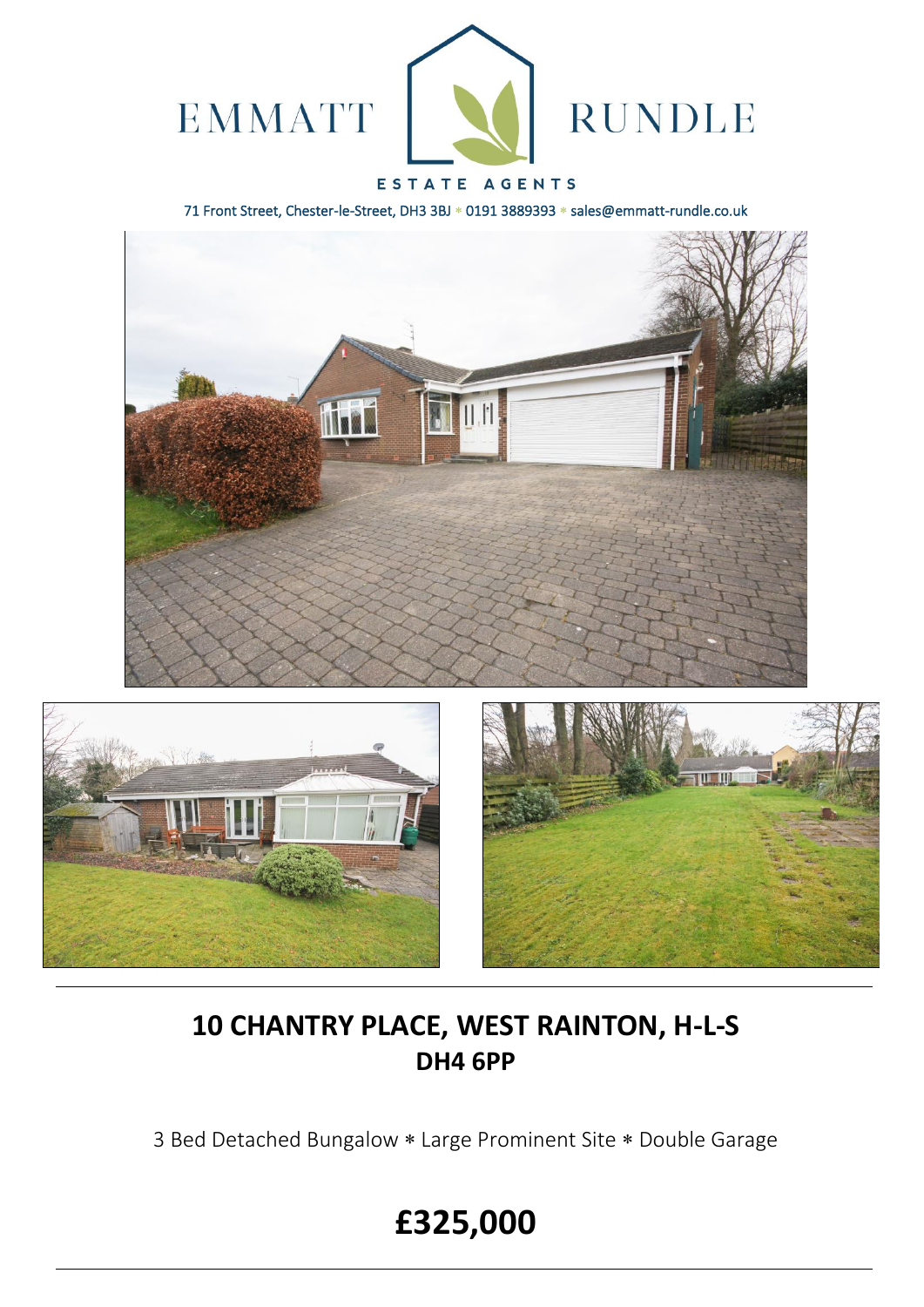#### DESCRIPTION

A spacious, three bedroom, detached bungalow standing on a very large prominent site with frontage providing parking for several vehicles, double garage and extensive private lawned garden to rear approximately 60 yards (54.86m) in length. The accommodation is generously proportioned with a light and airy living room, well appointed kitchen/dining room, master bedroom en-suite together with a conservatory with aspect over garden to rear. There is the benefit of gas central heating via combination boiler and UPVC double glazing.

#### **TENURE**

Freehold

### **SITUATION**

Durham City centre lies approximately 5 miles away where there is a comprehensive range of shopping, recreational facilities and amenities. West Rainton is just off the A690 and so is ideally placed for commuting to Durham, Sunderland, the A1M motorway and other regional centres. The village itself has a range of shops and amenities alongside nearby Belmont and Carrville.

### ENTRANCE LOBBY UPVC door

#### LOUNGE

24' (7.32m) x 12' (3.66m) Bow window, feature fireplace with inset fire, two radiators, double doors to kitchen/dining room







#### KITCHEN/DINING ROOM

32'5" (9.88m) x 14'2" (4.32m) Open plan with a range of wall & base units in light oak, co-ordinating work surfaces, inset 1½ bowl stainless steel sink unit, electric oven, integrated gas hob with extractor hood, integrated dishwasher, fridge & freezer, UPVC ceiling with downlighters, ceramic tiled walls, two radiators

UTILITY ROOM **Plumbed for washer** 

**INNER HALL** Radiator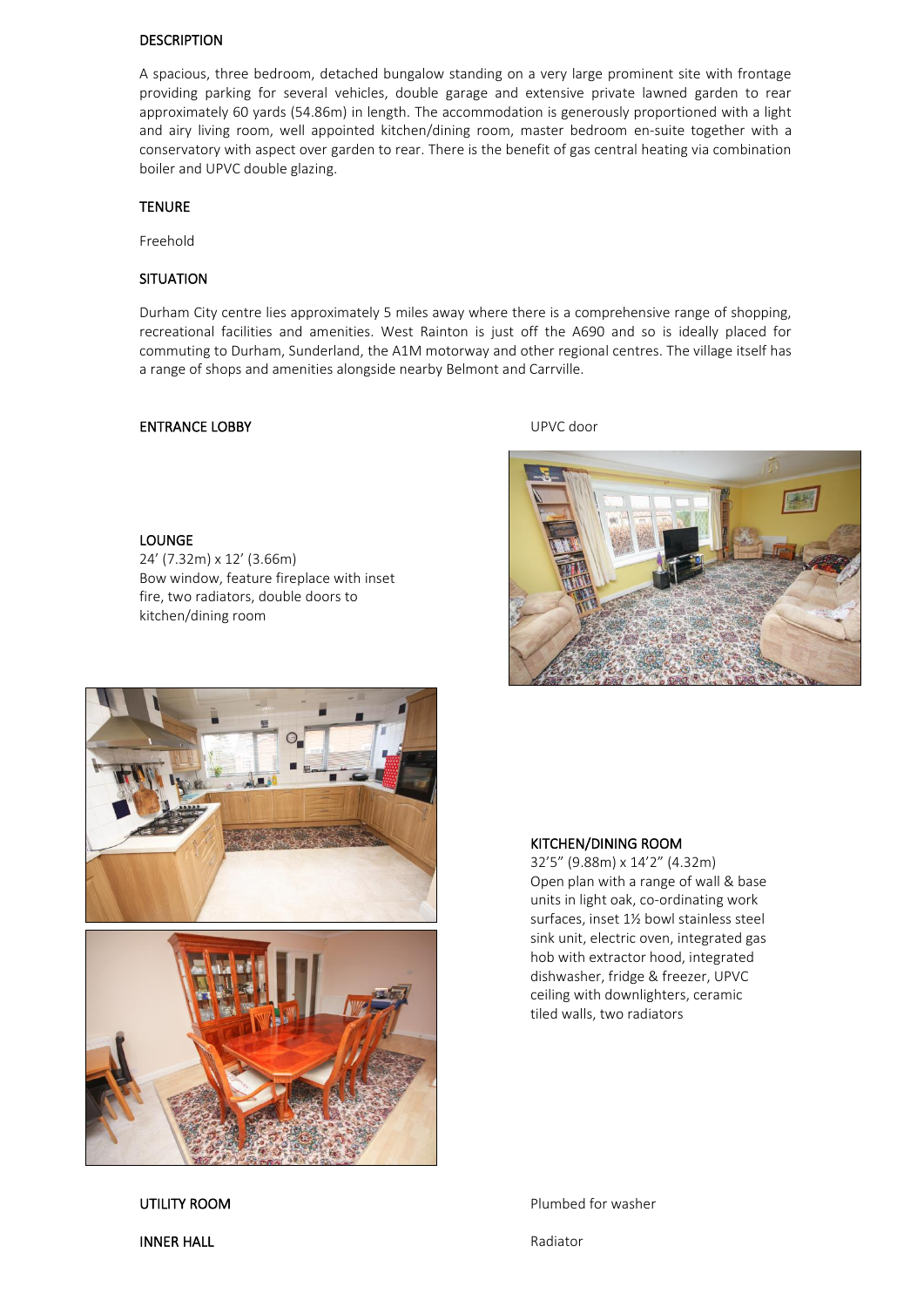## UPVC CONSERVATORY

11'2" (3.40m) x 9'7" (2.92m) Vertical blinds, tiled flooring, door to garden





 13'2" (4.01m) x 12'1" (3.68m) A range of fitted wardrobes, radiator French doors to garden





11'2" (3.40m) x 9'7" (2.92m) Fitted wardrobes, storage cupboard, radiator, French doors to garden

**BEDROOM 3** 10'3" (3.12m) x 8' (2.44m) Storage cupboard, radiator, French doors with access to conservatory





### EN-SUITE

Shower cubicle with Mira combination shower, low level WC, hand basin, ceramic tiled walls, UPVC ceiling with downlighters, radiator



BATHROOM/WC

Shower cubicle with thermostatic shower, low level WC, hand basin, ceramic tiled walls, radiator